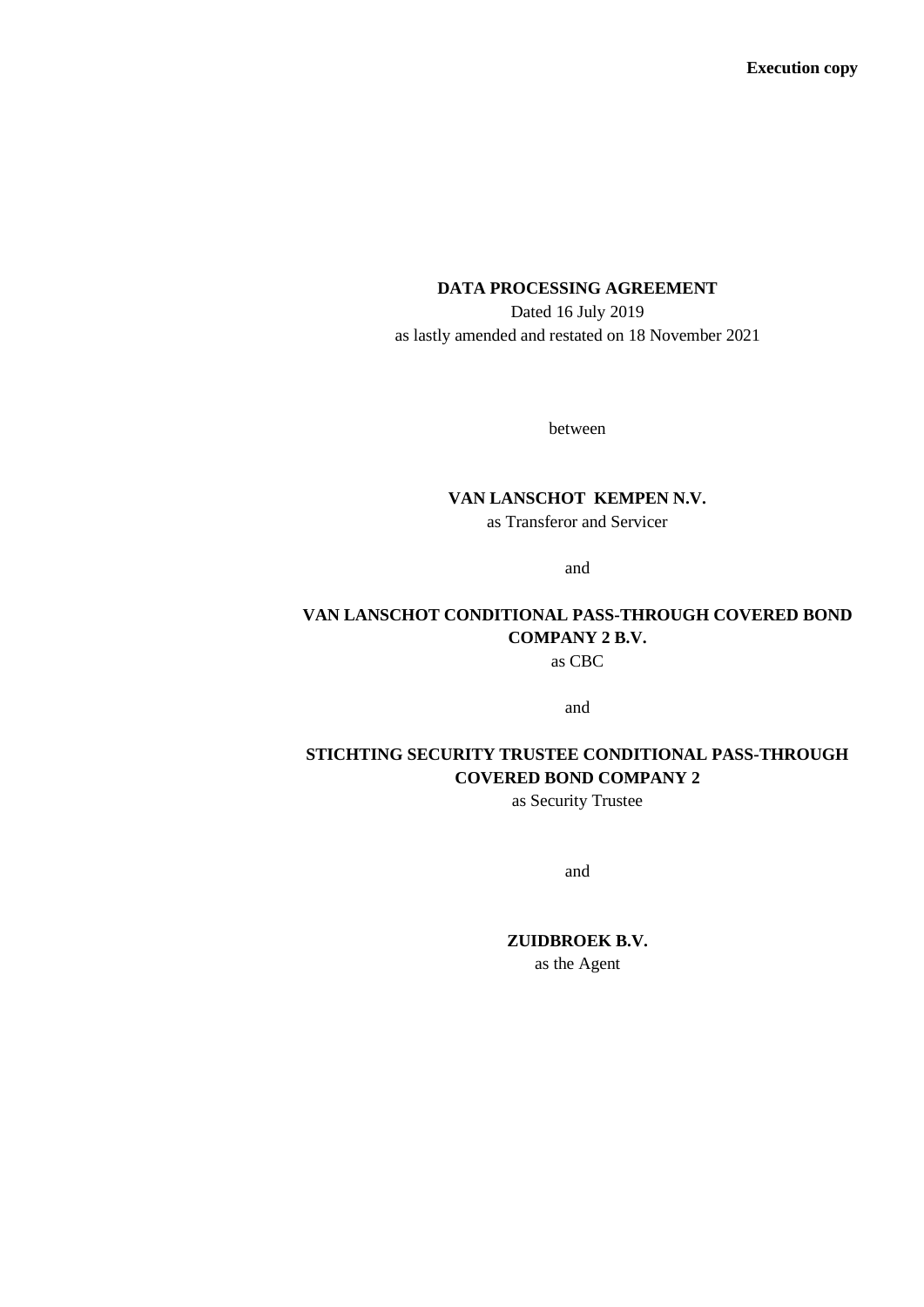# **TABLE OF CONTENTS**

| <b>Clause</b> |  | Page |
|---------------|--|------|
|               |  |      |
|               |  |      |
|               |  |      |
| 4.            |  |      |
| 5.            |  |      |
| 6.            |  |      |
| 7.            |  |      |
|               |  |      |
| 9.            |  |      |
|               |  |      |
|               |  |      |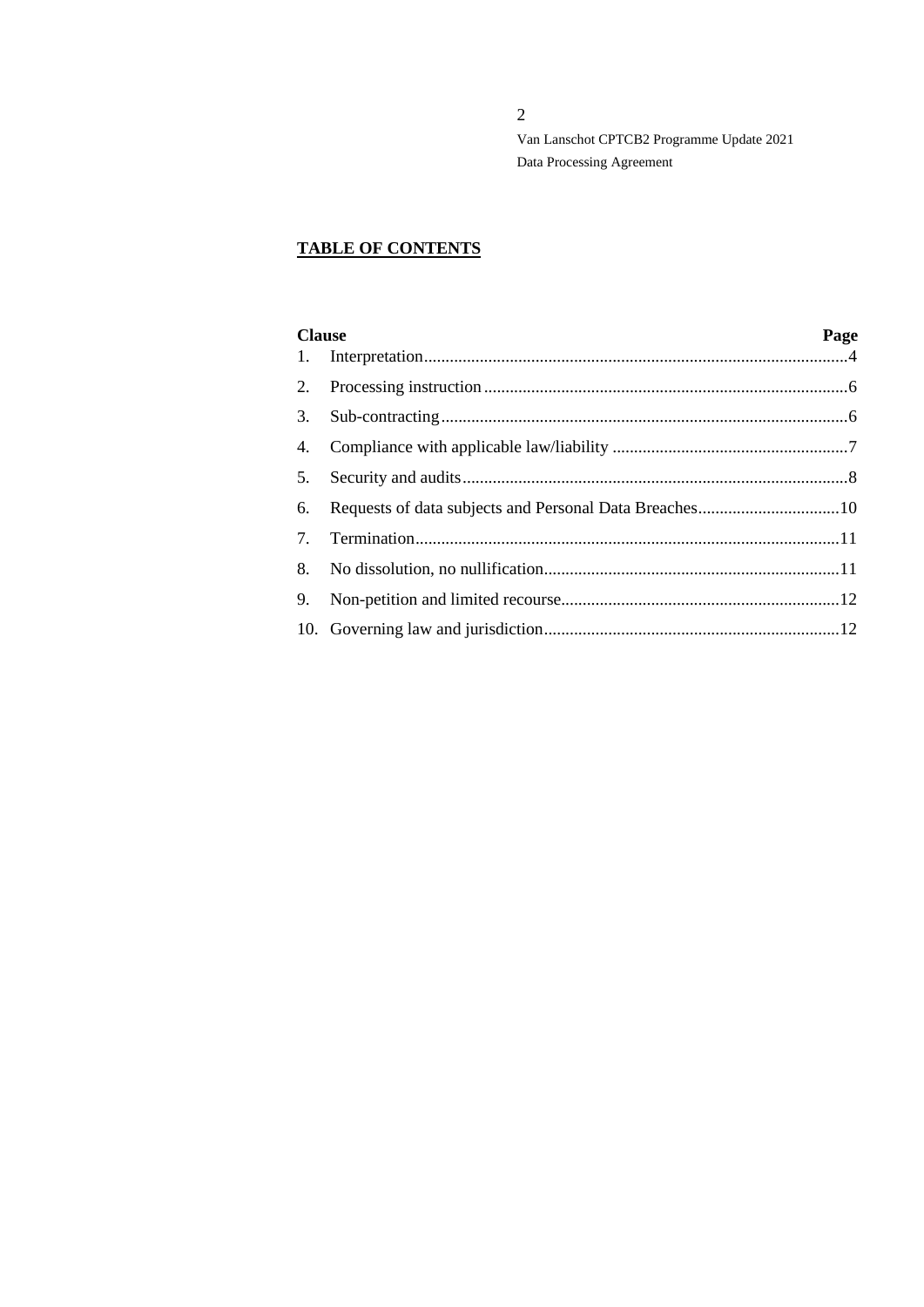**THIS DATA PROCESSING AGREEMENT** is dated 16 July 2019 as lastly amended and restated on 18 November 2021 and made between:

- 1. **VAN LANSCHOT KEMPEN N.V.** (previously named Van Lanschot Kempen Wealth Management N.V.), a public company with limited liability (*naamloze vennootschap met beperkte aansprakelijkheid*) organised under the laws of the Netherlands, and established in 's-Hertogenbosch, the Netherlands;
- 2. **VAN LANSCHOT CONDITIONAL PASS-THROUGH COVERED BOND COMPANY 2 B.V.**, a private company with limited liability (*besloten vennootschap met beperkte aansprakelijkheid*) organised under the laws of the Netherlands, and established in Amsterdam, the Netherlands;
- 3. **STICHTING SECURITY TRUSTEE VAN LANSCHOT CONDITIONAL PASS-THROUGH COVERED BOND COMPANY 2**, a foundation (*stichting*) organised under the laws of the Netherlands, and established in Amsterdam, the Netherlands; and
- 4. **ZUIDBROEK B.V.**, a private company with limited liability (*besloten vennootschap met beperkte aansprakelijkheid*) organised under the laws of the Netherlands, and established in Amsterdam, the Netherlands, (hereinafter referred to as the "**Agent**").

#### **WHEREAS:**

- A. The Issuer has on 16 July 2019 entered into a second covered bond programme pursuant to which the Issuer will issue Covered Bonds from time to time (the "**Programme**") separate from the covered bond programme entered into on 2 March 2015.
- B. As part of the Programme, the Transferor, the Security Trustee and the CBC will, among others, enter into the Guarantee Support Agreement pursuant to which the Transferor will sell and assign to the CBC the Relevant Mortgage Receivables and the Beneficiary Rights relating thereto.
- C. Also as part of the Programme, the CBC and the Security Trustee will enter into the Security Trustee Receivables Pledge Agreement, pursuant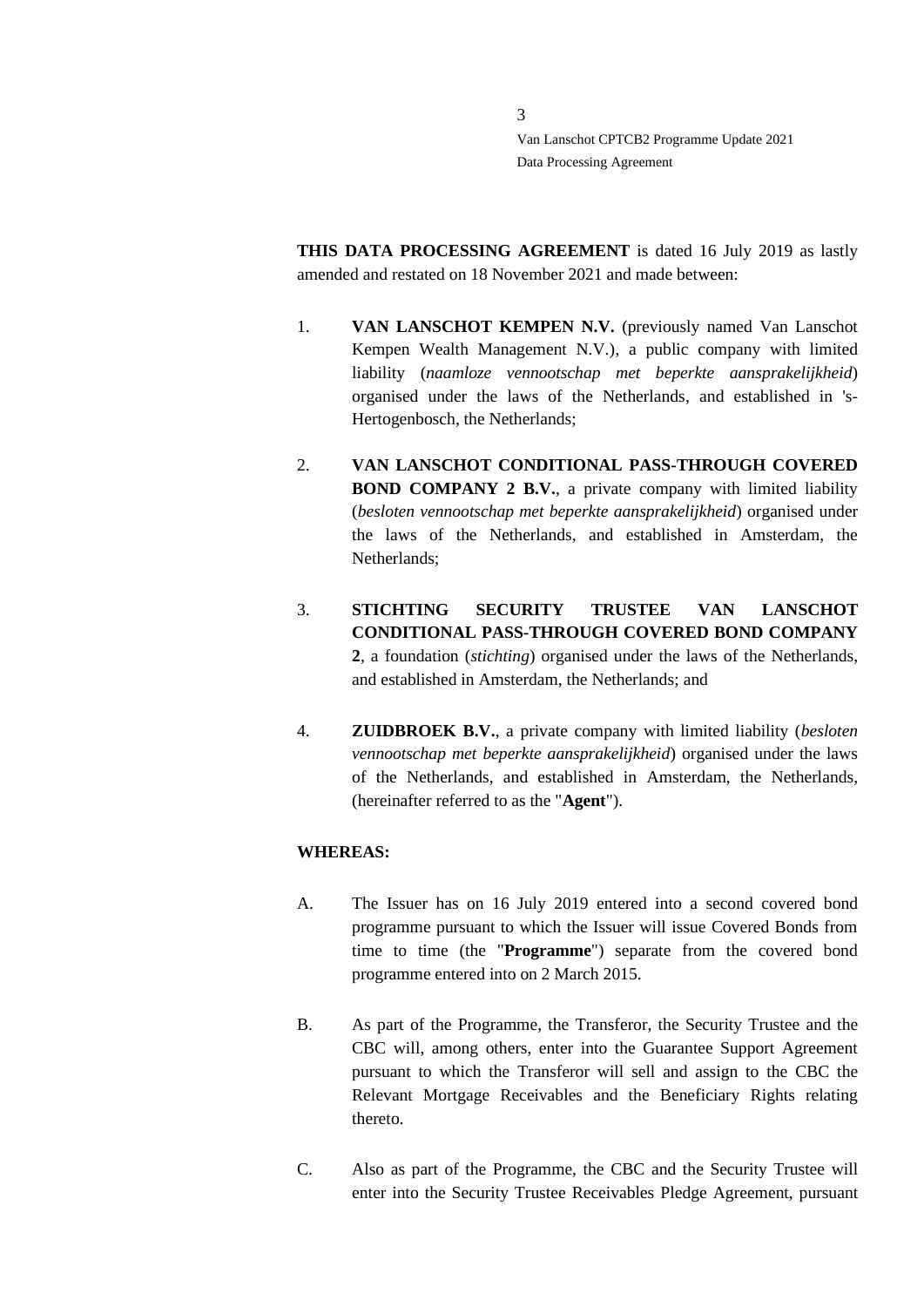to which the CBC will pledge the Mortgage Receivables and the Beneficiary Rights relating thereto to the Security Trustee.

- D. The details of the Mortgage Receivables are set out on the List of Mortgage Loans (whether or not in electronic form), attached to the relevant Deed of Sale, Assignment and Pledge and updated on a monthly basis.
- E. The Transferor, the CBC and the Security Trustee have entered into the Deposit Agreement with the Agent in respect of the deposit of the Escrow List of Loans, which list, for the avoidance of doubt, includes in encrypted form (a) the name and address of the debtors under the Relevant Mortgage Receivables and (b) the address of the property encumbered with the mortgage right, if different from (a), which list will only be released on the terms and subject to the conditions as set out in the Deposit Agreement.
- F. The names and addresses of the debtors and the addresses of the property referred to under E. qualify as personal data within the meaning of the General Data Protection Regulation.
- G. The Transferor qualifies as a Controller under the General Data Protection Regulation. Following an Issuer Event of Default, the Servicer, the CBC and the Security Trustee may qualify as Controllers under the General Data Protection Regulation.
- H. In respect of the Processing pursuant to the Deposit Agreement, the Agent will qualify as a Processor within the meaning of the General Data Protection Regulation acting on behalf of the Relevant Controller.
- I. The parties to this Agreement wish to make the contractual arrangements as required by article 28 of the General Data Protection Regulation and related provisions.

### **IT IS AGREED** as follows:

### <span id="page-3-0"></span>**1. INTERPRETATION**

1.1 In this Agreement (including its recitals), except so far as the context otherwise requires, words, expressions and capitalised terms used herein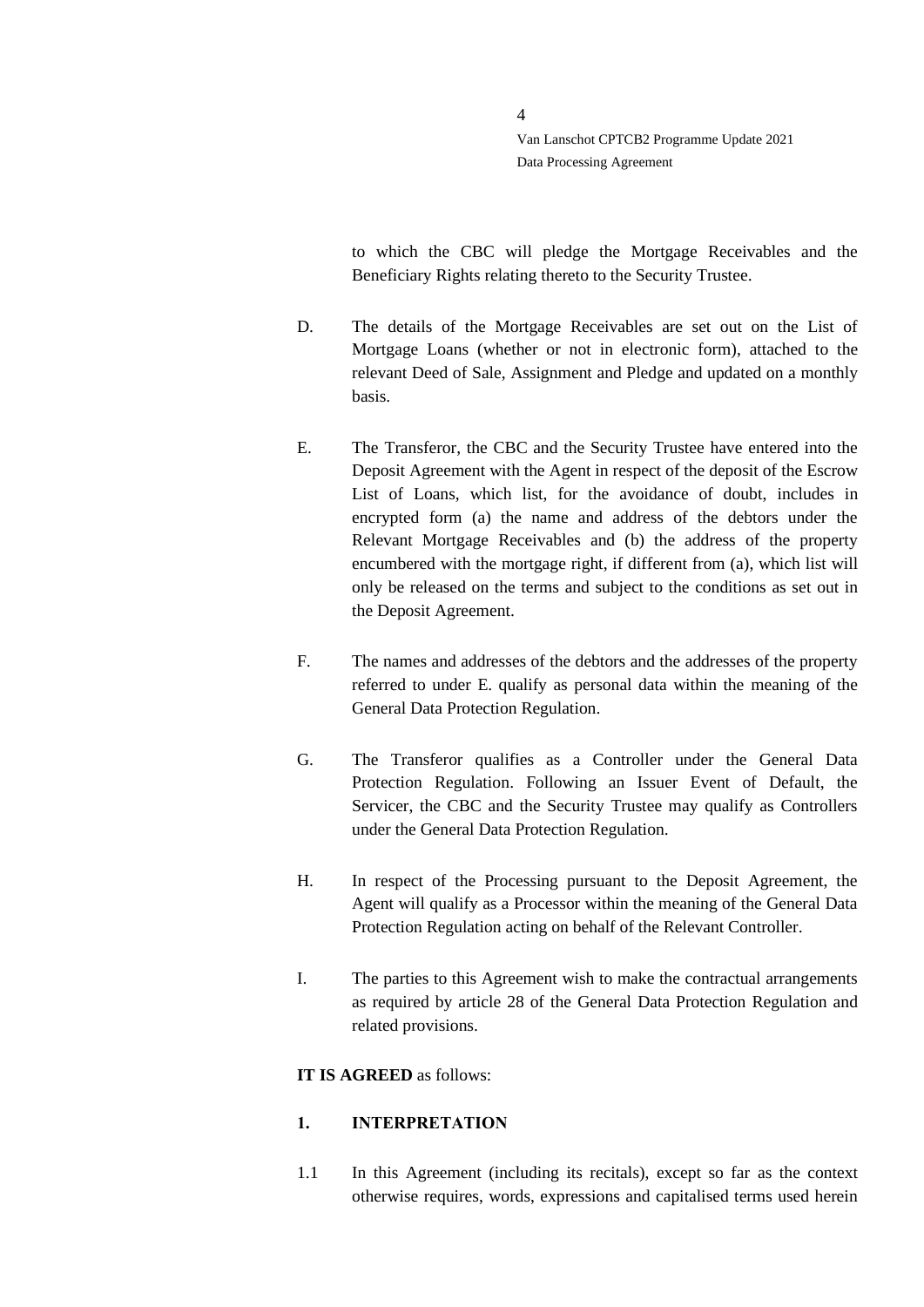and not otherwise defined or construed herein shall have the same meaning as defined or construed in the master definitions agreement dated the date hereof and signed by, amongst others, the Transferor, the Servicer, the Security Trustee and the CBC, as the same may be amended, restated, supplemented or otherwise modified from time to time (the "**Master Definitions Agreement**").

- 1.2 The rules of usage and of interpretation as set forth in the Master Definitions Agreement shall apply to this Agreement, unless otherwise provided herein.
- 1.3 In this Agreement (including its recitals), except so far as the context otherwise requires:
	- a. capitalised terms used herein and not otherwise defined herein or in the Master Definitions Agreement, shall have the same meaning as defined or construed in the General Data Protection Regulation;
	- b. "**Personal Data**" means the Escrow Lists of Loans, which list, for the avoidance of doubt, includes in encrypted form (a) the name and address of the debtors under the Relevant Mortgage Receivables and (b) the address of the property encumbered with the mortgage right, if different from (a);
	- c. "**Personal Data Breach**" means any incident resulting in (potential) accidental or unlawful destruction, loss, alteration, unauthorised disclosure of, or access to the encrypted Personal Data which have been sent, stored or otherwise processed; and
	- d. "**Relevant Controller**" means (i) the Transferor and (ii) after an Issuer Event of Default, the CBC, the Security Trustee or the Servicer acting as agent (*opdrachtnemer*) of the CBC or the Security Trustee.
- 1.4 The expression "**Agreement**" shall herein mean this Data Processing Agreement including its annexes.
- 1.5 This Agreement expresses and describes Dutch legal concepts in English and not in their original Dutch terms. Consequently, this Agreement is concluded on the express condition that all words, terms and expressions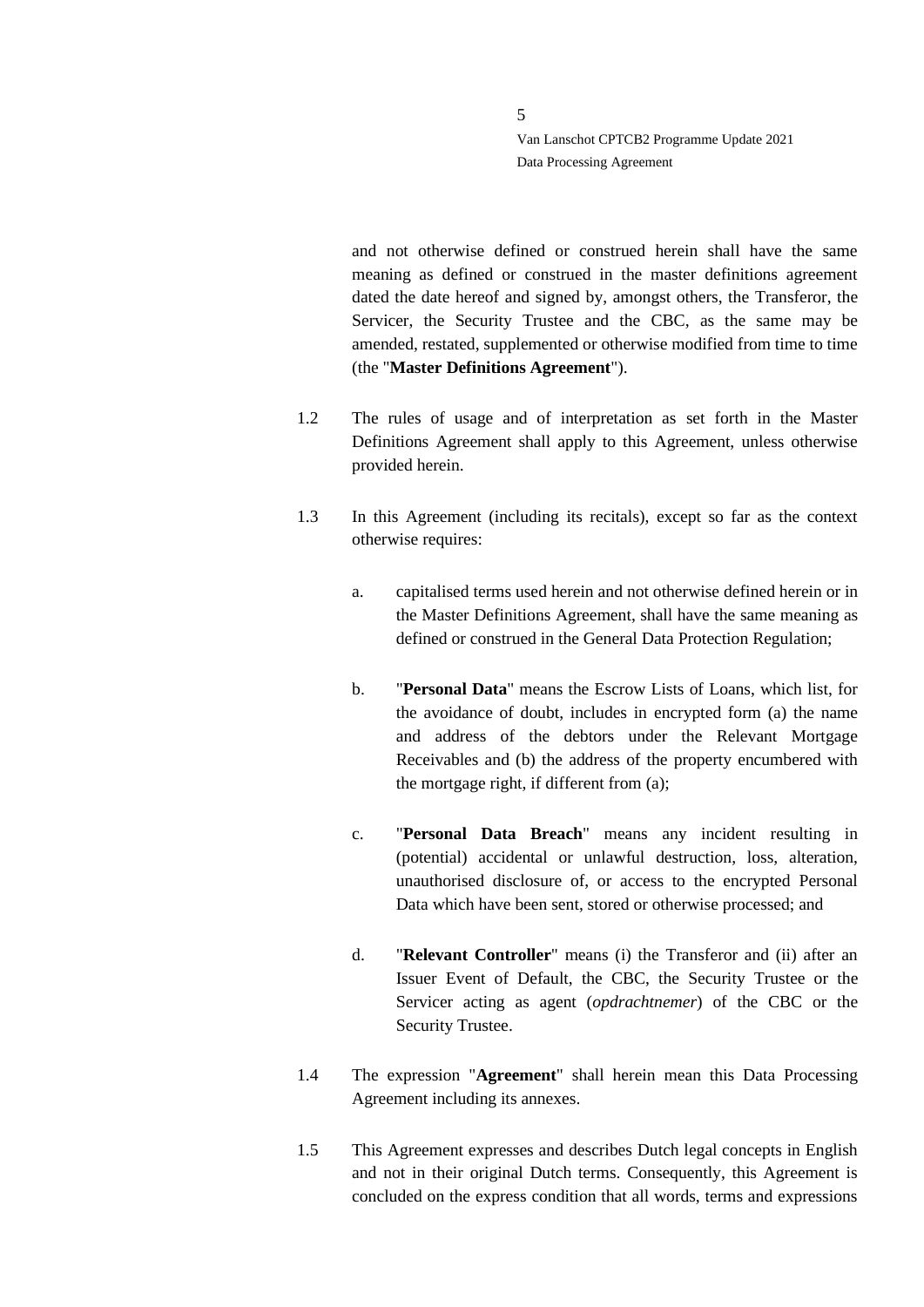used herein shall be construed and interpreted in accordance with Dutch law.

1.6 For the avoidance of doubt, any amendment, restatement, supplement or other modification to any of this Agreement, including, for the avoidance of doubt its annexes, or, by reference, to the Master Definitions Agreement shall only be binding on the Agent, if the Agent has given its prior written consent thereto.

#### <span id="page-5-0"></span>**2. PROCESSING INSTRUCTION**

- 2.1 For the duration of the Deposit Agreement, the Agent shall perform the Processing necessary to carry out the Deposit Agreement, as specified in Schedule 1.
- 2.2 The Agent shall only process the Personal Data pursuant to and in accordance with documented instructions of the Relevant Controller and for the purpose of the Deposit Agreement, unless required to do so by EU or EU member state law to which the Agent is subject. In this case, the Agent shall inform the Relevant Controller of that legal requirement before processing, unless the law prohibits this on important grounds of public interest. Subsequent instructions may also be given by the Relevant Controller throughout the duration of the processing of the Personal Data. These instructions shall always be documented.
- 2.3 The Agent shall provide access to the Personal Data only to its employees having a need to have access to carry out the instructions of the Relevant Controller in accordance with the Deposit Agreement. The categories of employees with access to the Personal Data are specified in Schedule 1.

### <span id="page-5-1"></span>**3. SUB-CONTRACTING**

3.1 The Agent shall not sub-contract the Processing of the Personal Data to any third party without the prior written consent of the Relevant Controller. Any sub-contracting shall be based on written agreements providing that the Processing has to take place in accordance with the instructions of Relevant Controller and imposing at least the same obligations on the sub-contractor as are imposed on the Agent in this Agreement. The Agent shall ensure that the sub-processor complies with the obligations to which the processor is subject pursuant to this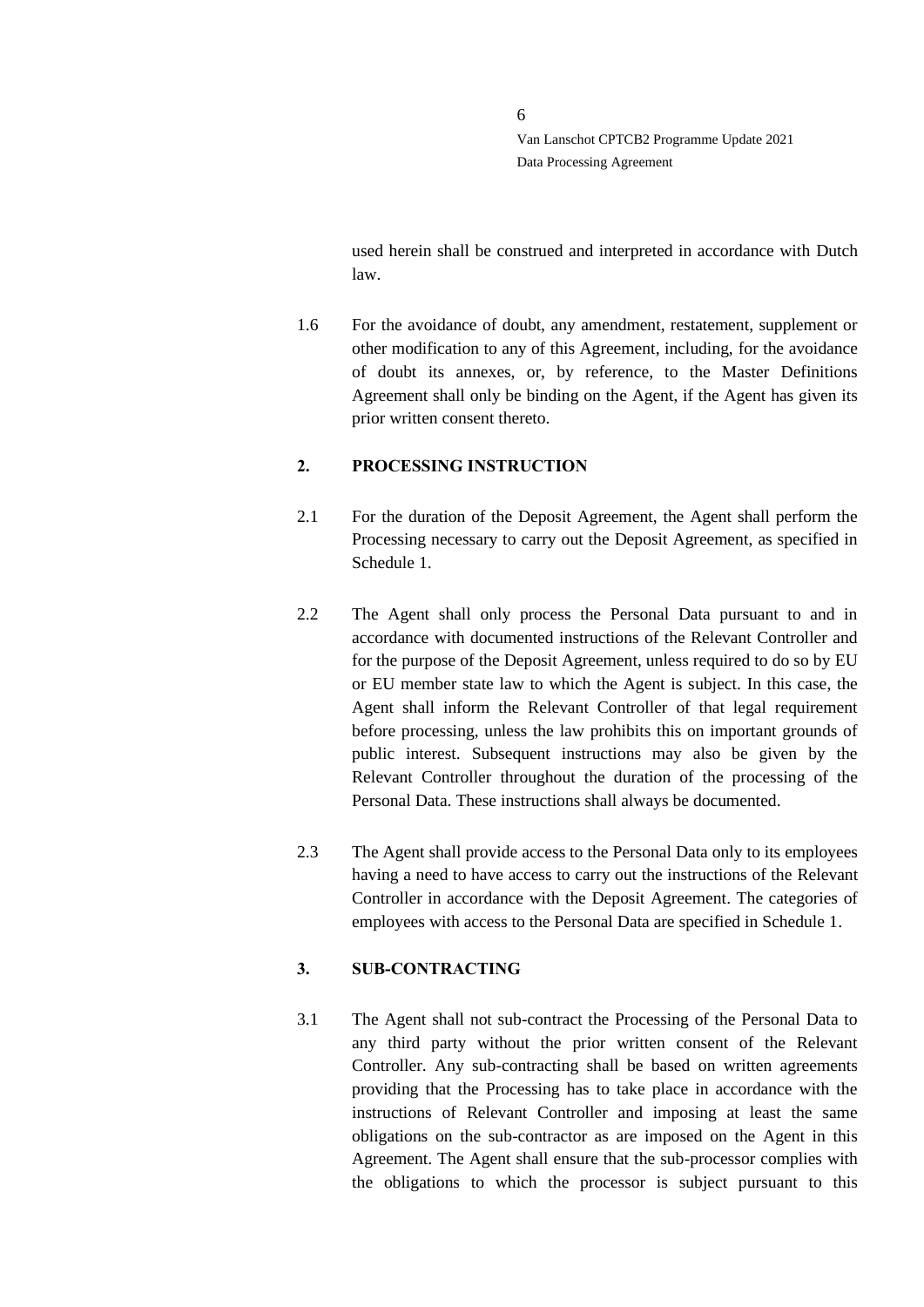Agreement and the General Data Protection Regulation. At the request of the Relevant Controller, the Agent shall provide the Relevant Controller with a copy of any subprocessor agreement and of any subsequent amendments.

- 3.2 The Relevant Controller provides its prior consent for engaging the subcontractors listed in Schedule 1. The Agent shall specifically inform the Relevant Controller in writing of any intended changes of that list through the addition or replacement of sub-processors in advance, thereby giving the Relevant Controller sufficient time to be able to object to such changes prior to the engagement of the concerned subprocessor(s). The Agent shall provide the Relevant Controller with the information reasonably requested by the Relevant Controller to enable the Relevant Controller to exercise the right to object. In the event the Relevant Controller objects and the Agent cannot comply with the objections made, the Agent shall inform the Relevant Controller hereof in writing as soon as reasonably practicable and the Agent and the Relevant Controller shall as a sole remedy have the termination rights set out in Clause 5.1(b) and 5.2, respectively, of the Deposit Agreement, without any costs or damages being due by any party to this Agreement in connection therewith.
- 3.3 Any sub-contracting in accordance with this Clause shall not in any way relieve the Agent from its obligations under this Agreement in respect of the provision of any of the Processing operations for which it shall continue to be liable as if no such appointment had been made and as if the acts and omissions of the sub-contractor were the acts and omissions of the Agent. The Agent shall notify the Relevant Controller of any failure by the sub-processor to fulfil its contractual obligations.
- 3.4 The Agent shall not transfer any of the Personal Data to a country outside the European Economic Area ("**EEA**") without the prior consent of the Relevant Controller. Any transfer of Personal Data to a country outside the EEA shall be in compliance with the conditions for lawful transfer of personal data pursuant to the General Data Protection Regulation.

#### <span id="page-6-0"></span>**4. COMPLIANCE WITH APPLICABLE LAW/LIABILITY**

4.1 In Processing the Personal Data, the Agent shall comply with its obligations pursuant to the General Data Protection Regulation. In the event a mandatory provision of EU or EU member state law imposes an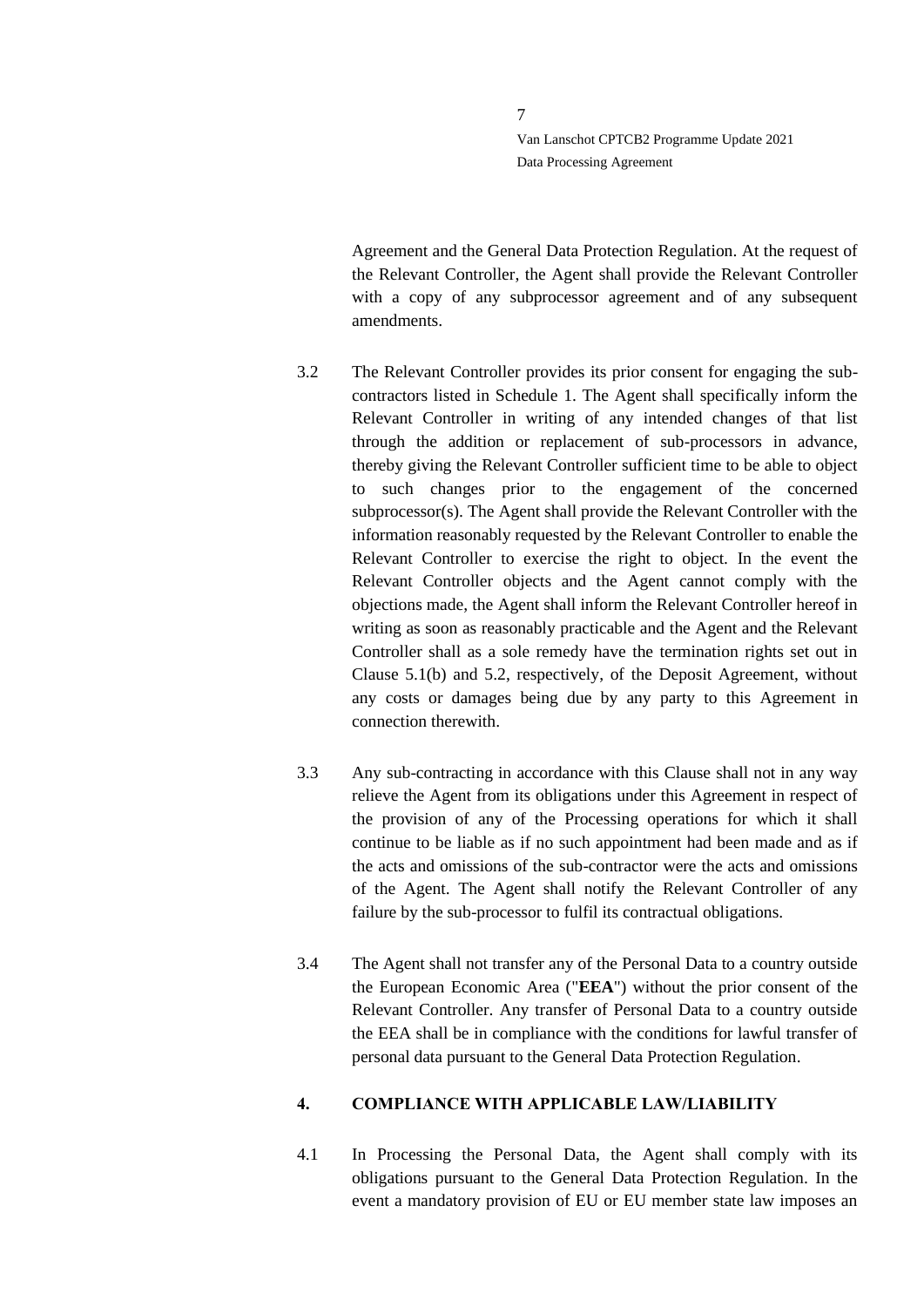obligation on the Agent to deviate from instructions of the Relevant Controller, it shall inform the Relevant Controller hereof in advance unless the law prohibits this on important grounds of public interest.

- 4.2 The Agent shall immediately inform the Relevant Controller if in the Agent's opinion, instructions given by the Relevant Controller infringe the General Data Protection Regulation or the relevant EU or EU member state data protection provisions.
- 4.3 The Agent shall not be liable for any mistake of fact or error of judgment by it or for any other acts or omissions by it of any kind whatsoever unless caused by gross negligence (*grove nalatigheid*), wilful misconduct (*opzet*) or fraud and shall be entitled to rely upon any (fax or photo copy of a) written statement or notice and signatures thereon presented to it in connection with this Agreement.
- 4.4 The Transferor, the CBC and the Security Trustee irrevocably and unconditionally, and jointly and severally, undertake to indemnify the Agent on first demand against any loss, damage or other liability incurred by the Agent in connection with or as a result of its acting as Agent, unless caused by gross negligence, wilful misconduct or fraud of the Agent, provided that if the Agent intends to make a claim under this Clause:
	- a. it will claim from the Transferor first;
	- b. the CBC and the Security Trustee will be liable under this Clause only if the Transferor does not timely or duly perform its obligations under this Clause; and
	- c. the CBC and the Security Trustee have recourse (*regres*) against the Transferor for any and all amounts paid by them to the Agent under or pursuant to this Clause.

### <span id="page-7-0"></span>**5. SECURITY AND AUDITS**

5.1 Taking into account the state of the art, the costs of implementation and the nature, scope, context and purposes of the Processing as well as the risk of varying likelihood and severity for the rights and freedoms of natural persons, the Agent shall implement appropriate technical and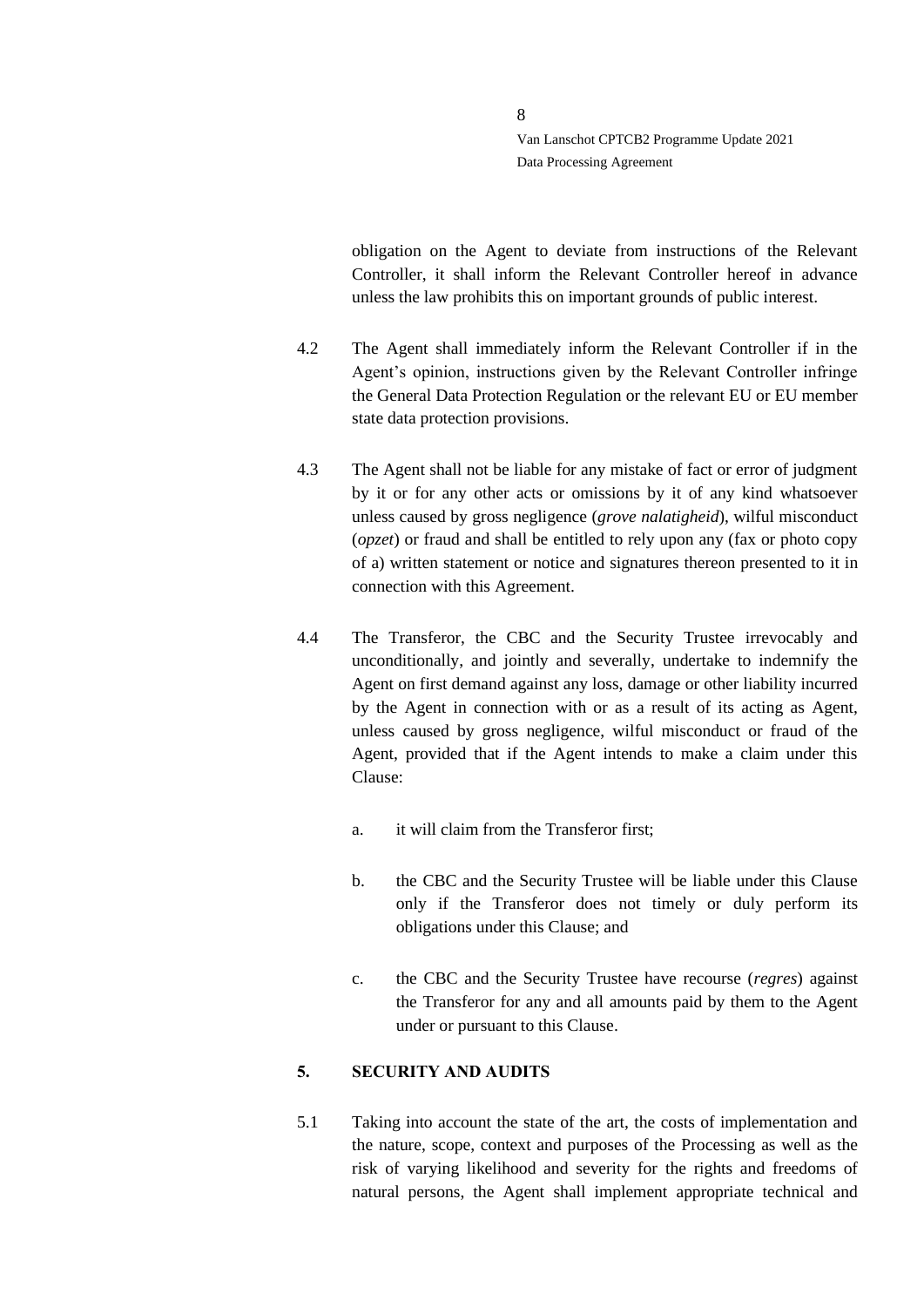organisational measures to ensure a level of security in respect of the Personal Data appropriate to the risk. In assessing the appropriate level of security, account shall be taken in particular of the risks that are presented by the Processing, in particular from accidental or unlawful destruction, loss, alteration, unauthorised disclosure of, or access to Personal Data transmitted, stored or otherwise processed.

- 5.2 The security measures taken by the Agent are listed in Schedule 2 The Agent shall specifically inform the Relevant Controller in writing of any intended changes of that list, thereby giving the Relevant Controller sufficient time to be able to object to such changes prior to the effectuation of the change. The Agent shall provide the Relevant Controller with the information reasonably requested by the Relevant Controller to enable the Relevant Controller to exercise the right to object. In the event the Relevant Controller objects and the Agent cannot comply with the objections made, the Agent shall inform the Relevant Controller hereof in writing as soon as reasonably practicable and the Agent and the Relevant Controller shall as a sole remedy have the termination rights set out in Clause 5.1(b) and 5.2, respectively, of the Deposit Agreement, without any costs or damages being due by any party to this Agreement in connection therewith.
- 5.3 The Agent shall keep the Personal Data and the conditions under which they are processed in complete confidence and guarantees that its employees with access to the Personal Data are bound to keep the Personal Data and the conditions under which they are processed strictly confidential and will only process the Personal Data to carry out the written instructions of the Relevant Controller for the purposes of the Deposit Agreement.
- 5.4 The parties to this Agreement must be able to demonstrate compliance with this Agreement. The Agent shall make available to the Transferor, the CBC and the Security Trustee all information requested to demonstrate compliance with this Agreement and shall at the request of the Transferor, the CBC and the Security Trustee allow for and contribute to audits including inspections conducted by the Transferor, the CBC or the Security Trustee or a third party or auditor mandated by any of them.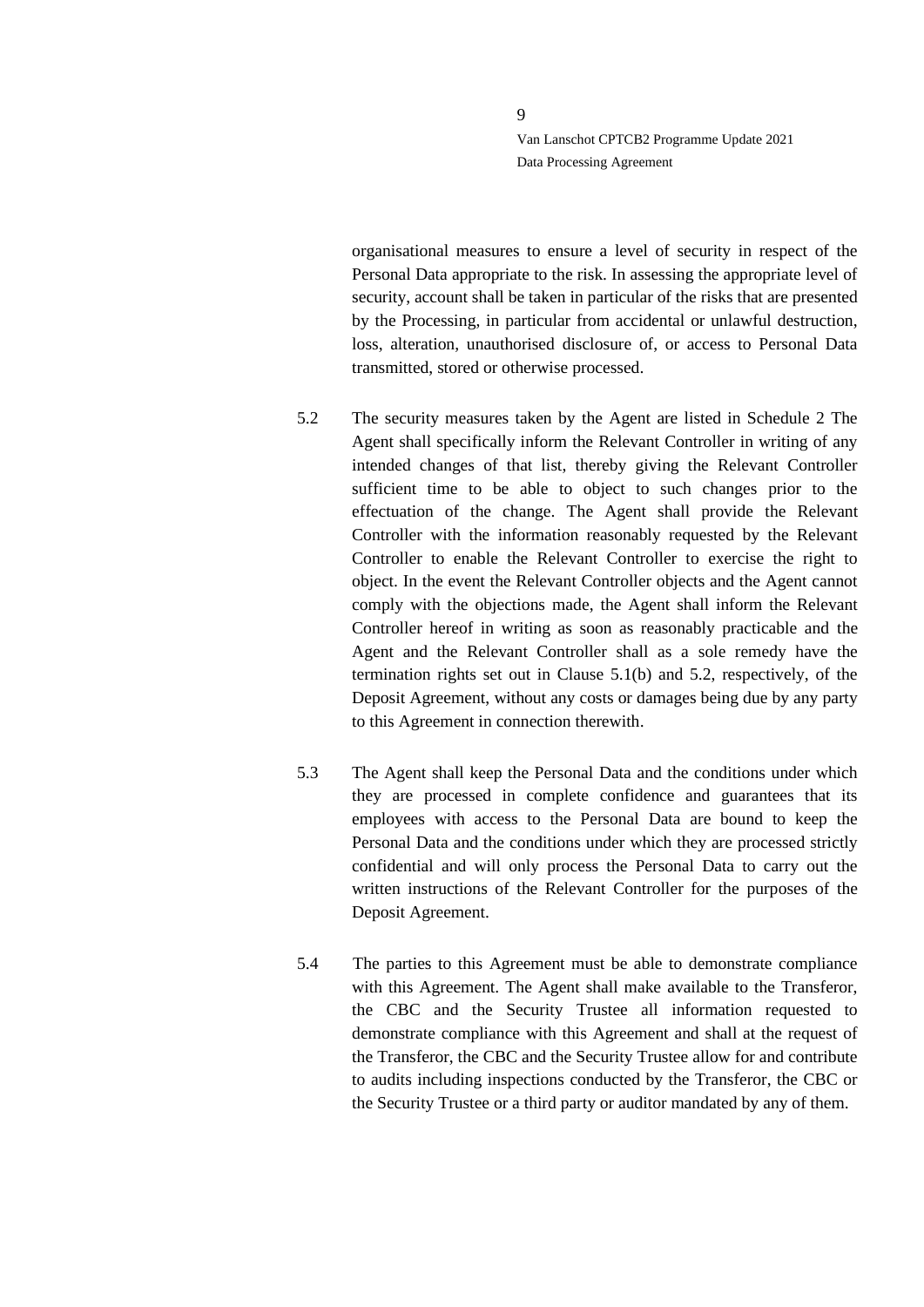#### <span id="page-9-0"></span>**6. REQUESTS OF DATA SUBJECTS AND PERSONAL DATA BREACHES**

- 6.1 The Agent shall provide the Relevant Controller with all necessary cooperation to comply with a request of the Data Subject on the basis of the General Data Protection Regulation in respect of the Processing of personal data or a request of the Supervisory Authority. The Agent shall promptly inform the Relevant Controller of any such request received by it and shall not deal with such a request without prior instruction to do so by the Relevant Controller.
- 6.2 In the case of a Personal Data Breach, the Agent shall inform the Relevant Controller thereof without delay, but ultimately within 24 hours after the Agent has become aware thereof. The Agent shall provide the Relevant Controller at its first request and without undue delay with the requested information reasonably necessary to enable the Relevant Controller to document the breach and to notify the Supervisory Authority and the Data Subjects thereof, as required by the General Data Protection Regulation. After consultation with the Relevant Controller (unless in view of the nature of the breach, such consultation cannot be awaited) the Agent shall take all measures necessary to restrict (possible) adverse consequences of the Personal Data Breach and to prevent similar future breaches.
- 6.3 Taking into account the nature of the processing and the information available to the Agent, the Agent shall assist the Transferor, the CBC and the Security Trustee with the performance of their obligations relating to:
	- a. Data Protection Impact Asessments, where a type of processing is likely to result in a high risk to the rights and freedoms of natural persons;
	- b. the prior consultation of the Supervisory Authority where a Data Protection Impact Assessment indicates that the processing would result in a high risk in the absence of measures taken by the Relevant Controller to mitigate that risk;
	- c. ensuring that personal data is accurate and up to date, by informing the Relevant Controller without delay if the processor becomes aware that the personal data it is processing is inaccurate or becomes outdated; and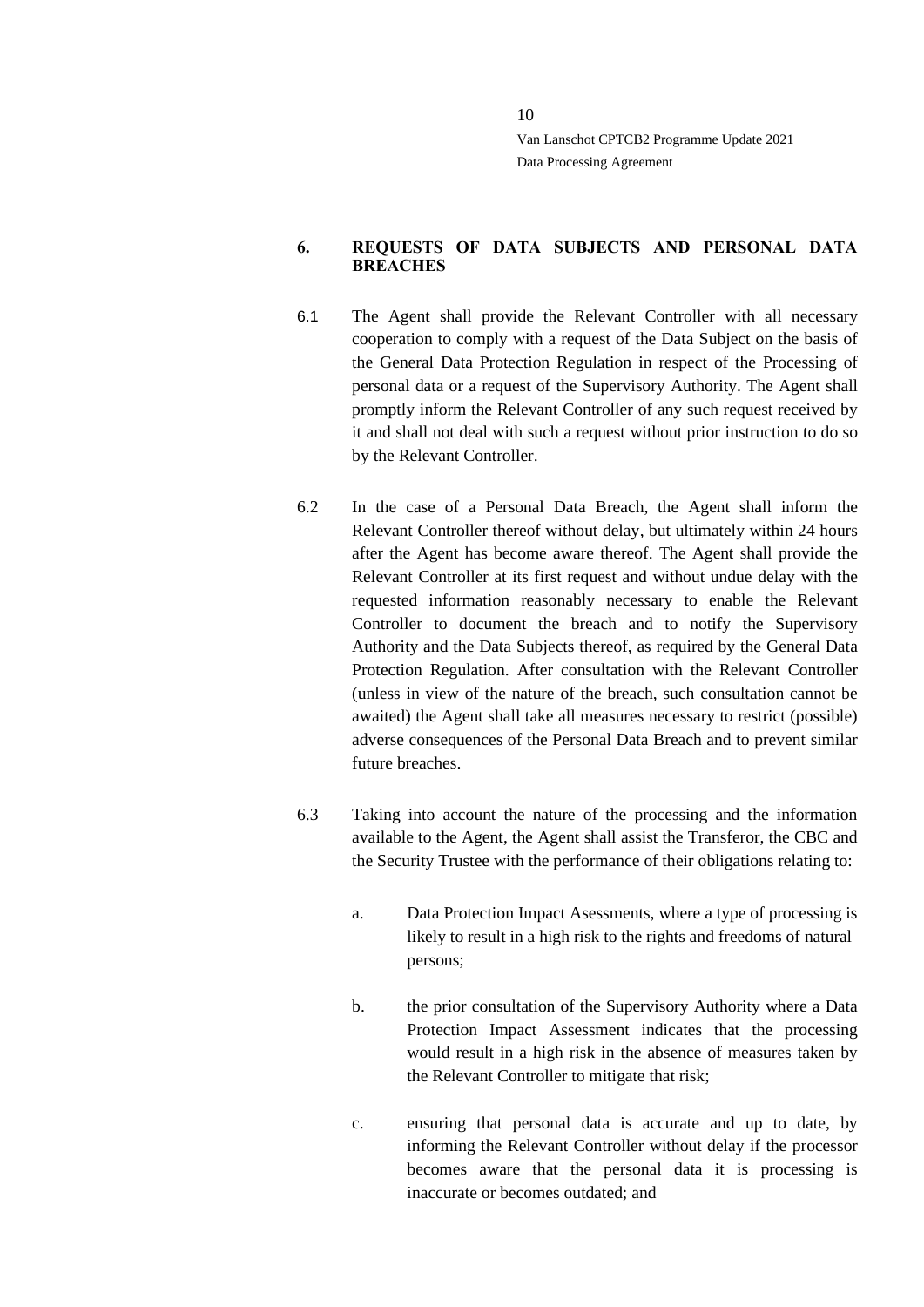d. the obligation in article 32 of the General Data Protection Regulation.

If assistance by the Agent as meant in the foregoing is required, the Transferor, CBC and Security Trustee and the Agent shall consult with each other to determine the appropriate technical and organisational measures in respect of such assistance as well as the scope and the extent of the assistance required.

### <span id="page-10-0"></span>**7. TERMINATION**

- 7.1 This Agreement shall terminate and be of no further force or effect upon termination of the Deposit Agreement. In the event that this Agreement is so terminated, the Agent shall in accordance with Clause 5.2 of the Deposit Agreement destroy the Escrow List of Loans, in as far as it has been deposited in the form of a CD-ROM or other electronic data carrier and the same has not been released pursuant to Article 3 of the Deposit Agreement. In the event the Escrow List of Loans was deposited in electronic file by way of e-mail to the Agent or other electronic transmission method the Escrow List of Loans shall be deleted from Agent's document management system, as required by Clause 5.2 of the Deposit Agreement.
- 7.2 If at any time this Agreement or any other Transaction Document entered into by any of the parties to this Agreement and the arrangements laid down herein and therein need to be modified as a result of the General Data Protection Regulation, the Implementation Act GDPR or any other applicable data protection act or regulation, the parties hereto will cooperate with and agree to any such modifications in order to enable each of the parties to this Agreement to comply with any requirements which apply to it under the General Data Protection Regulation, the Implementation Act GDPR or such other applicable data protection act or regulation.

#### <span id="page-10-1"></span>**8. NO DISSOLUTION, NO NULLIFICATION**

To the extent permitted by law, the parties hereby waive their rights pursuant to articles 6:265 to 6:272 inclusive of the Netherlands Civil Code to dissolve (*ontbinden*), or demand in legal proceedings the dissolution (*ontbinding*) of, this Agreement. Furthermore, to the extent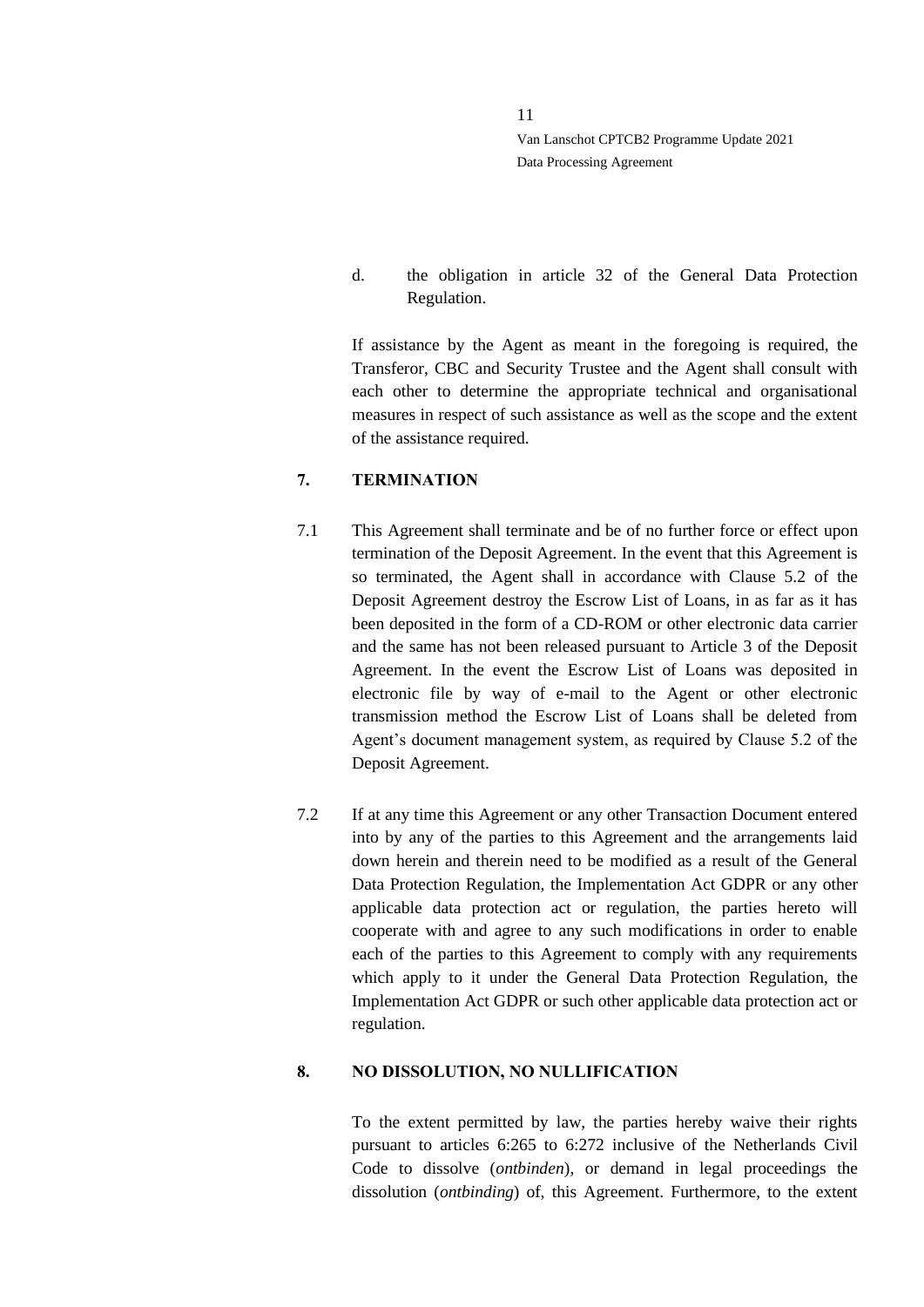permitted by law, the parties hereby waive their rights under article 6:228 of the Netherlands Civil Code to nullify (*vernietigen*), or demand in legal proceedings the nullification (*vernietiging*) of, this Agreement on the ground of error (*dwaling*).

### <span id="page-11-0"></span>**9. NON-PETITION AND LIMITED RECOURSE**

- 9.1 In the event that the amounts received by the Agent from the CBC or the Security Trustee pursuant to or in connection with the Transaction Documents are insufficient to pay in full all amounts owed to the Agent by the CBC or the Security Trustee pursuant to or in connection with the Transaction Documents, then the Agent shall have no further claim against the CBC or the Security Trustee in respect of such unpaid amount.
- 9.2 The Agent may not institute against, or join any person in instituting against, the CBC or the Security Trustee any bankruptcy (*faillissement*), suspension of payments (*surseance van betaling*), dissolution (*ontbinding*), debt settlement (*schuldeisersakkoord*), liquidation (*vereffening*) or any similar proceedings in any jurisdiction until the expiry of a period of at least one (1) year after the latest maturing Covered Bond is paid in full.

#### <span id="page-11-1"></span>**10. GOVERNING LAW AND JURISDICTION**

This Agreement and any non-contractual obligations arising out of or in relation to this Agreement shall be governed by and construed in accordance with Dutch law. Any disputes arising out of or in connection with this Agreement including, without limitation, disputes relating to any non-contractual obligations arising out of or in connection with this Agreement shall be submitted to the exclusive jurisdiction of competent courts in Amsterdam, the Netherlands.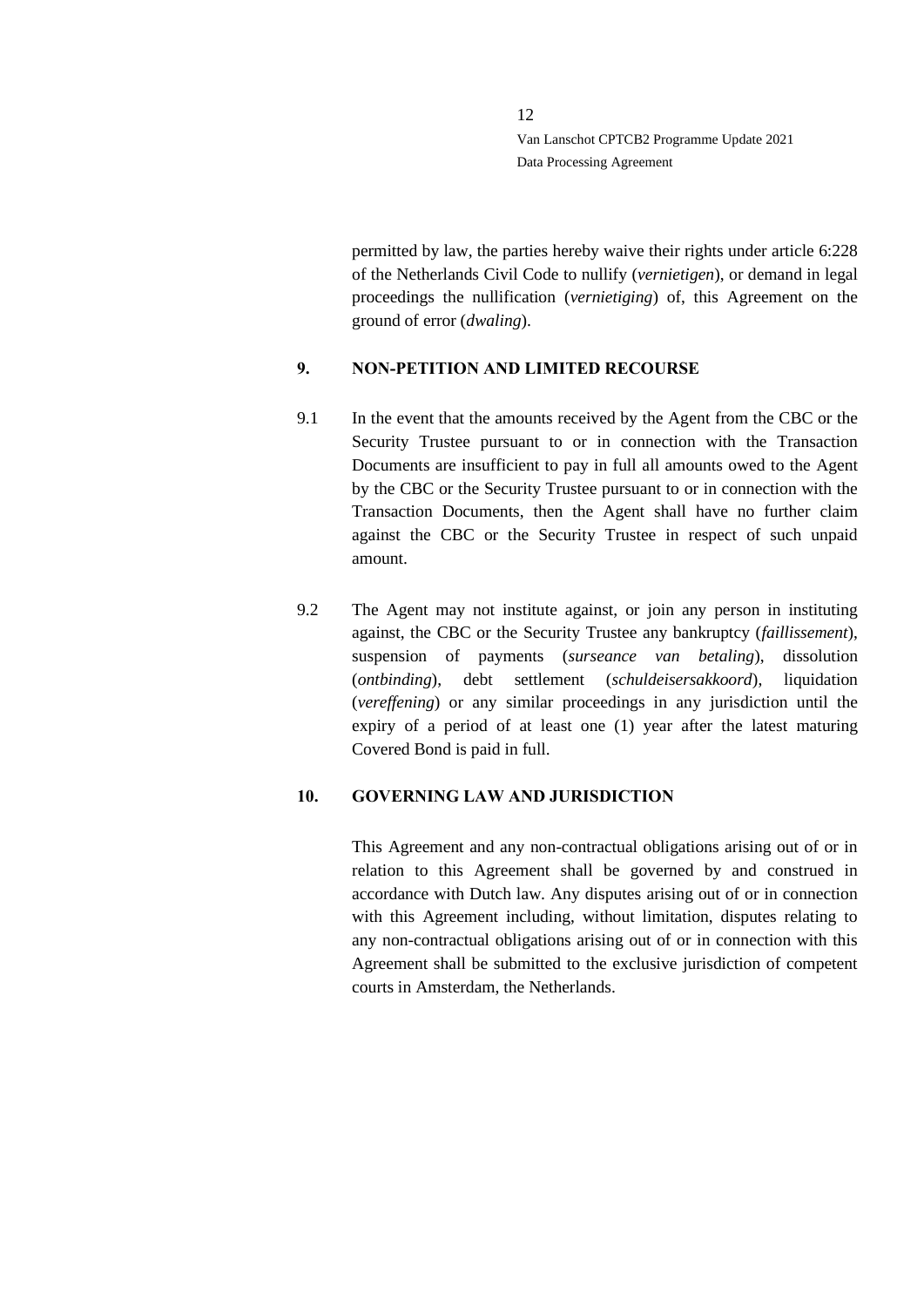**THIS AGREEMENT HAS BEEN LASTLY AMENDED AND RESTATED BY THE PARTIES HERETO PURSUANT TO THE DEED OF AMENDMENT DATED 18 NOVEMBER 2021 AND WHICH DEED OF AMENDMENT HAS BEEN SIGNED BY THE PARTIES HERETO.**

**VAN LANSCHOT KEMPEN N.V.**

**VAN LANSCHOT CONDITIONAL PASS-THROUGH COVERED BOND COMPANY 2 B.V.**

**STICHTING SECURITY TRUSTEE VAN LANSCHOT PASS-THROUGH COVERED BOND COMPANY 2**

**ZUIDBROEK B.V.**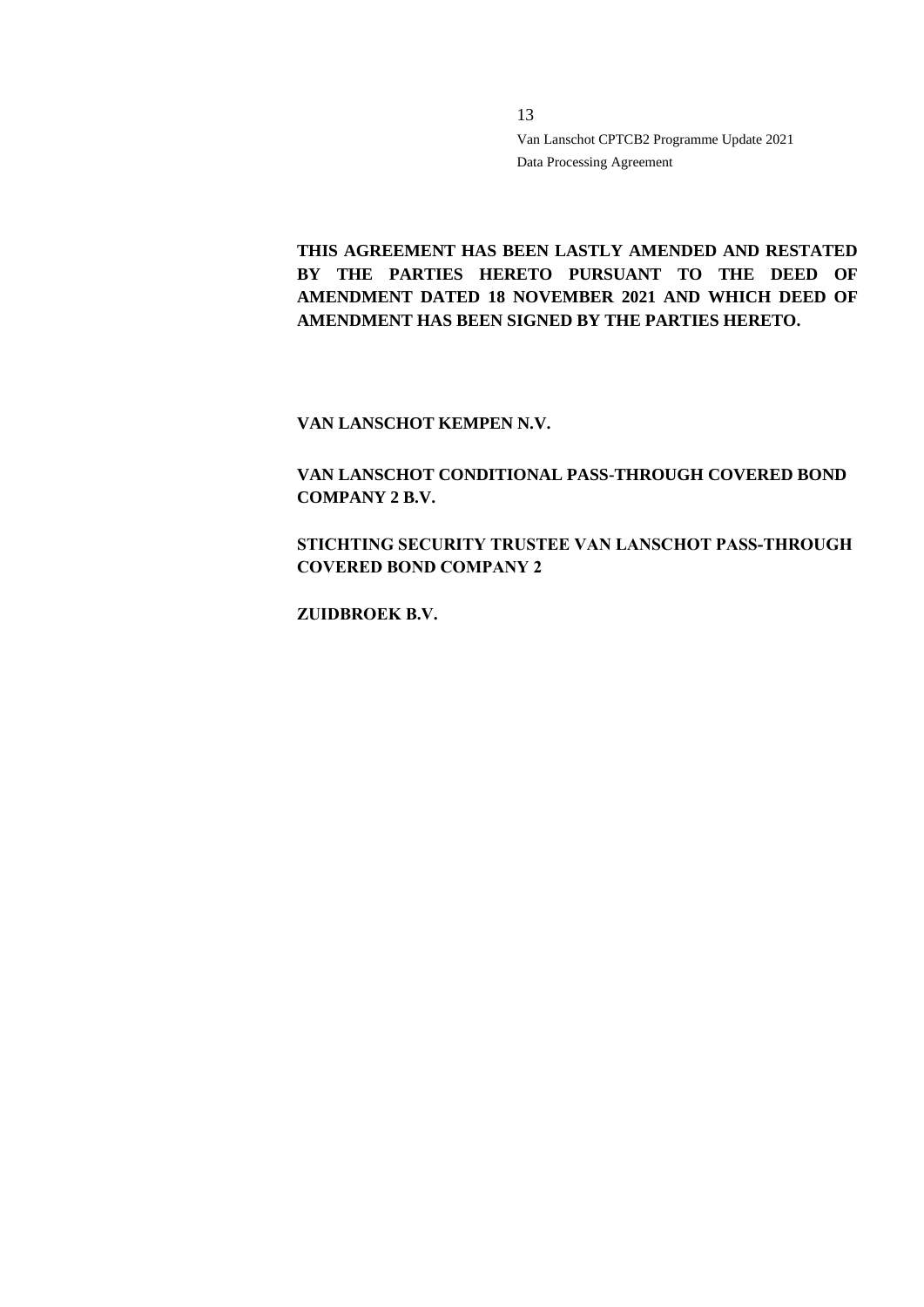#### **SCHEDULE 1**

#### **Processing:**

- a. to file the received Escrow List of Loans in the following manner:
	- i. CD-ROMs or any other electronic data carrier filed in a regular closed and locked office storage cupboard; and
	- ii. electronic documents, such as documents in the form of a Word document, Excel document or PDF document, filed in the electronic document management system of the Agent in a secure manner with restricted access and password protection; and
- b. to release the received Escrow List of Loans on the terms and subject to the conditions as set out in the Deposit Agreement

#### **Categories of employees with access:**



**Subcontractors:**

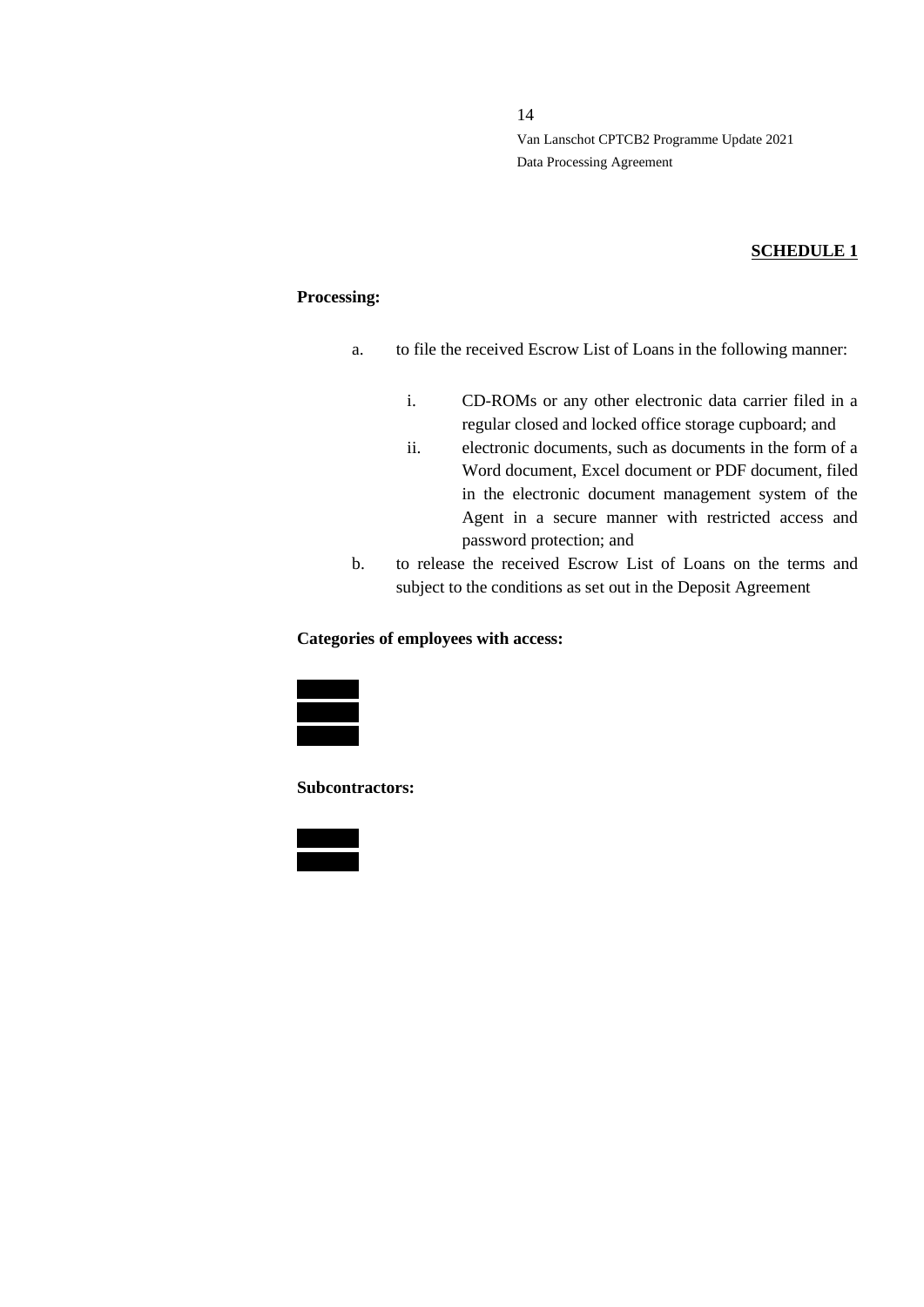#### **SCHEDULE 2**

### **Security measures taken by Zuidbroek B.V. to protect Personal Data pursuant to the General Data Protection Regulation**

- a. Security measures of office building include but are not limited to:
	- i. Physical security measures:
		- 1. Fire resistant safes.
		- 2. Anti-burglary bars for windows of room that holds archive of deeds.
		- 3. Main entrance of the building has a lock with a key, entrance to the office of Zuidbroek B.V. is secured by a separate door with a lock, alarm security and tag system.
	- ii. Access to the office is by means of keys and personal tags, which is only provided to employees of Zuidbroek B.V.
	- iii. The effectiveness of technical and organisational measures for ensuring the security of the Processing is regularly evaluated, at least twice a year.
	- iv. All documents are securely destructed, once a week, by

ISO 14001:2015, ISO 9001:2015. Discarded documents are daily removed and securely disposed of in a sealed bin with lock.

- b. IT security measures include but are not limited to:
	- i. IT subcontractors are:

 $1<sub>x</sub>$  $2.$ 

 $\overline{\phantom{a}}$ 

ii. Datacenter is hosted by  $\overline{\phantom{a}}$ , which is a subcontractor of

Specifications of our datacenter:

- 1. Datacenter is located in the Netherlands.
- 2. Datacenter with high level security measures.
- 3. Private racks for hardware at datacenter.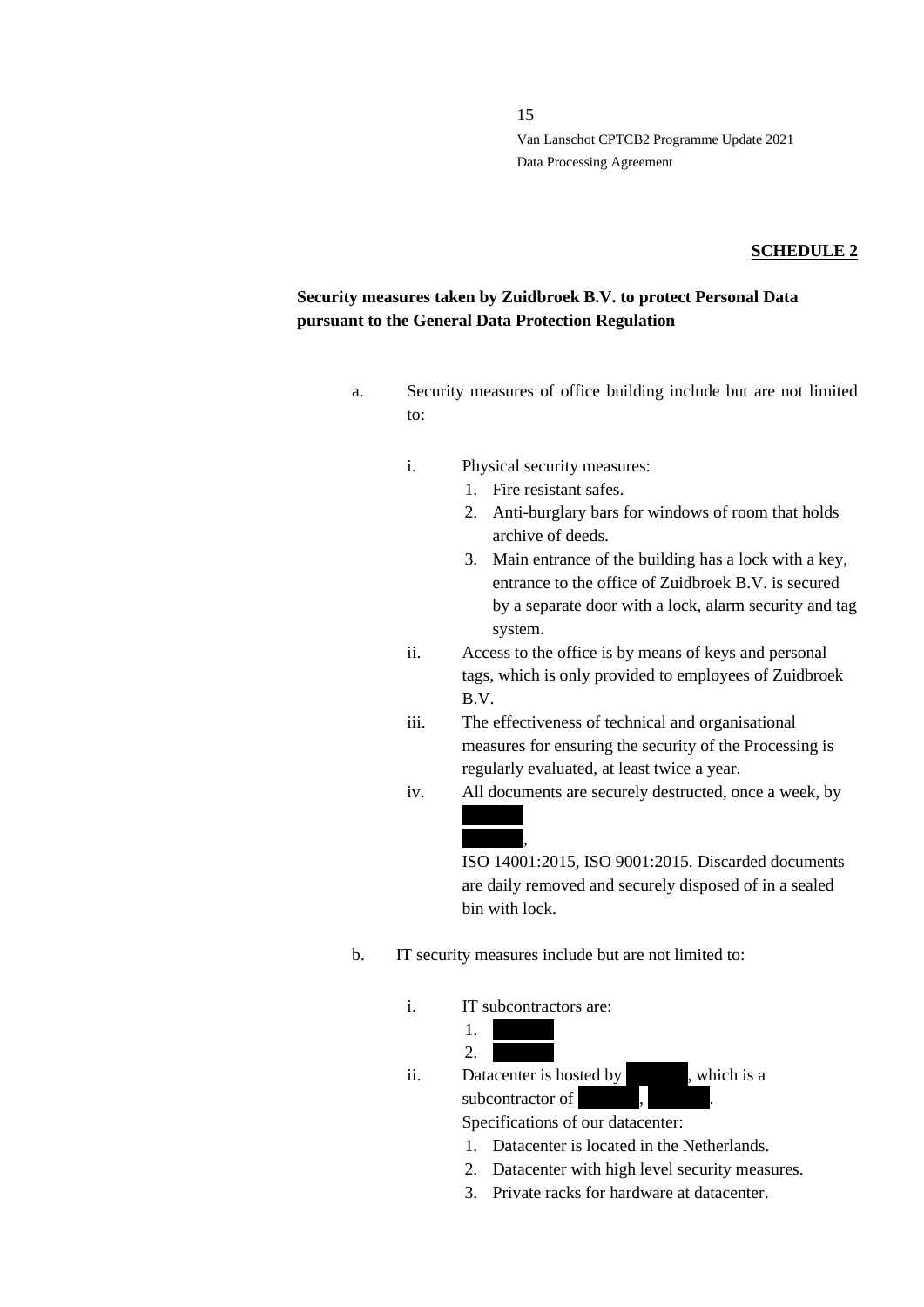- 4. Datacenter certifications: ISO 27001, ISO 50001, ISO 14001, ISO 9001, PCI DSS Level 1, FISMA High, FedRAMP High, SOC 2 Type 2, SOC 3, NEN 3140, NEN 1010, NEN 50110, AMS-IX – AMS1, Borg Class 4, U.S. Green building council LEED Gold, HIPAA.
- 5. Daily back- up of virtual systems (servers).
- iii. Back-up and recovery procedure of digital data to restore the availability and access to personal data in a timely manner in the event of a physical or technical incident is in place.
- iv. Virusscanners and firewalls are in place. All emails are scanned on virusses, trojans networkworm and all other known and unknown threats.
- v. Content scanning, filtering and email management. All email content and attachments are scanned on unauthorised content.
- vi. Anti-spam engine.
- vii. E-mail firewall.
- viii. Secure exchange of documentation.
- ix. Personal data is subject to the civil-law notary's obligation of professional confidentiality; unauthorised parties have no access to personal data.
- x. Personal data will not be retained any longer than necessary for the purpose for which it is collected.
- xi. Access to IT systems from within the office is only possible with a user name and a secure password. Passwords must contain at least 8 characters, at least one Lowercase and one Uppercase, a symbol and a number and must be changed regularly.
- xii. Remote access to IT systems is only possible with a password, a pin-code and two-factor-authentication (Google Authenticator). A secure internetbrowser must be used. The password must contain at least 8 characters, at least one Lowercase and one Uppercase, a symbol and a number and must be changed regularly.
- xiii. Daily back-up of virtual systems (servers), email and data.
- xiv. Monthly simulation recovery procedure.
- xv. Daily check back-up software.